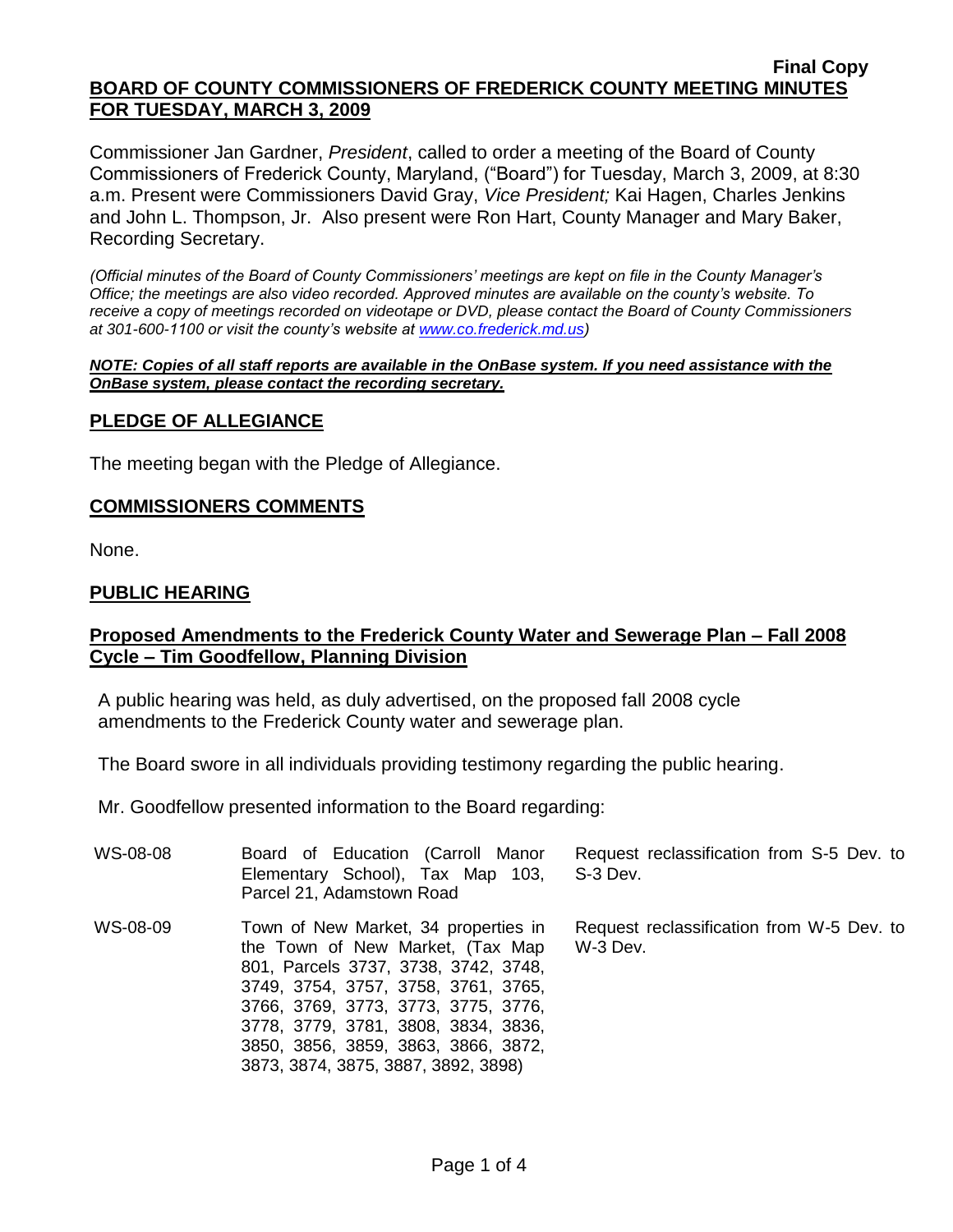#### **Final Copy BOARD OF COUNTY COMMISSIONERS OF FREDERICK COUNTY MEETING MINUTES FOR TUESDAY, MARCH 3, 2009**

There were no public comments.

The Board took action on WS-08-08 and WS-08-09 individually.

Staff recommended approval of WS-08-08 to reclassify 18 acres from the S-5 Dev. category to the S-3 Dev. category as outlined in the staff report.

Commissioner Gray moved to approve noted capacity out of reservation. Commissioner Hagen seconded the motion that passed 4-1 with Commissioner Thompson opposed.

Staff recommended approval of WS-08-09 to change to W-3 Dev. only if the water service area agreement (WSAA) was amended.

Staff recommended continuance of WS-08-09 until a formal amendment to the WSAA was complete or approval was received to change the W-4 Dev. category.

Commissioner Gray moved to continue WS-08-09 as recommended by staff. Commissioner Hagen seconded the motion that passed 4-1 with Commissioner Thompson opposed.

### **WORKSESSION**

### **Healthy Families Frederick Proclamation**

Commissioner Gardner presented the proclamation.

## **Masonry Stabilization and Repair of Fountain Rock Park Lime Kiln Ovens – Bob Hicks, Parks and Recreation Division**

Staff presented information regarding the bricks in the ceilings of the ovens that have spalled. Staff requested the Historic Preservation Training Center (HPTC), National Park Service, inspect and report on the brick failure. The HPTC found infiltration of moisture from the soil above and the soft, porous nature of the bricks along with freezing conditions made the bricks susceptible to failure. In order to correct the brick failure, repairs would involve mitigating the infiltration of moisture.

Staff recommended the Board enter into a partnership with the HPTC to create the Fountain Rock Park Lime Kiln Repair Project and approve the subsequent budget transfers as needed for this project.

Commissioner Hagen moved to approve the recommendations as presented in the staff report. Commissioner Gray seconded the motion that passed 3-2 with Commissioners Jenkins and Thompson opposed.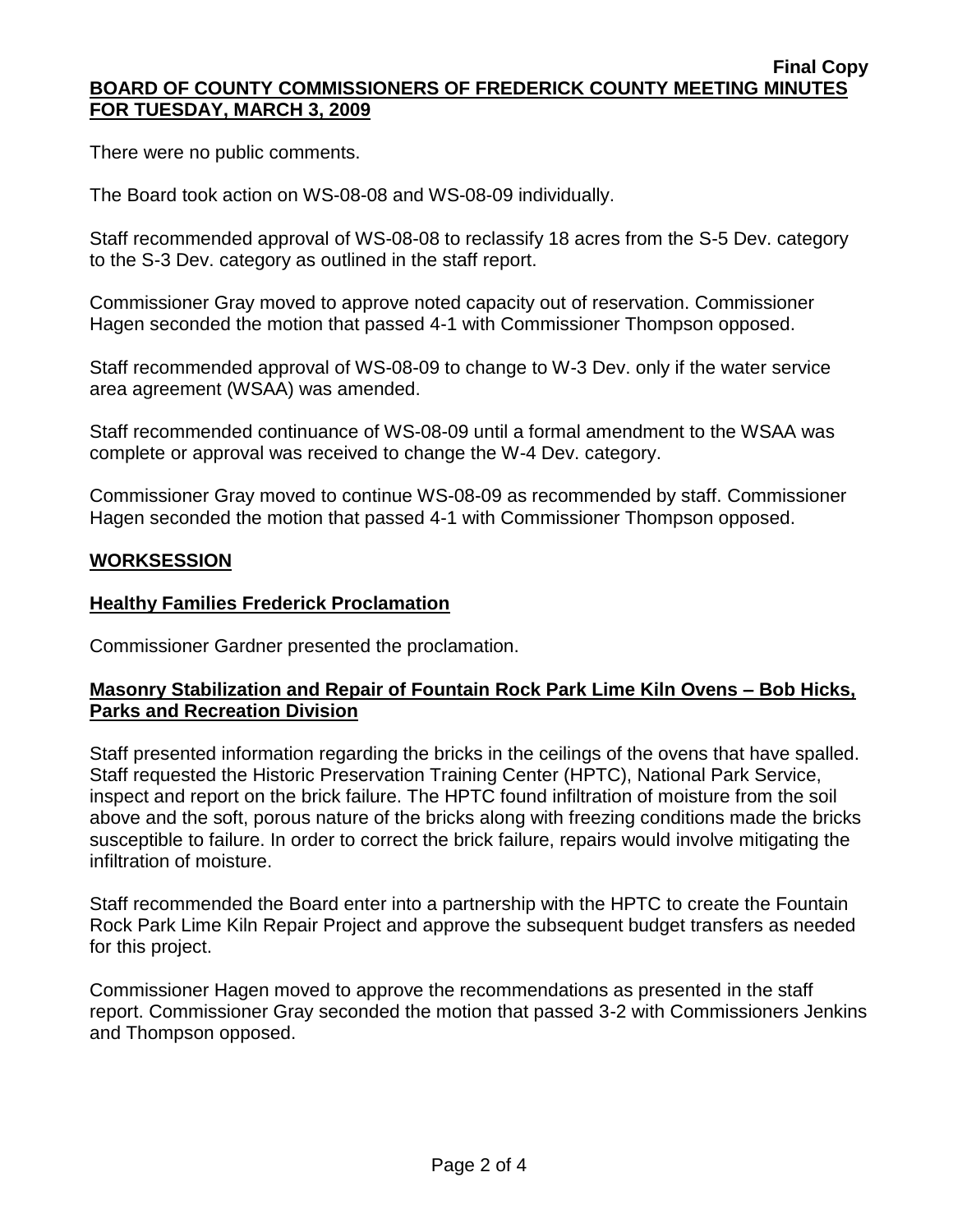# **Amendment of the Lobbying Ordinance's Registration and Reporting Requirements – Linda Thall, Office of the County Attorney**

Ms. Thall indicated the Frederick County Ethics Commission was recommending two changes be made to the county's lobbying ordinance.

The first change was to reword language in section 1-7.2-2(A)(1)(a) to state "*communicates with a County official in the presence of that official."*

The second change was to require lobbyists to identify in their activity reports compensation that has been "*earned"* instead of "*paid."*

Commissioner Thompson moved to authorize staff to take the draft ordinance as presented to public hearing. Commissioner Hagen seconded the motion that passed 5-0.

# **Amendment of the Human Relations Ordinance to State that Discrimination is Unlawful in Frederick County – Linda Thall, Office of the County Attorney and Henry Templeton, Citizens Services Division**

Staff explained the proposed amendments to the Human Relations Ordinance. County law stated discriminatory practices based on race, color, religion, national origin, sex, age, marital status or mental handicap was contrary to the public policy of Frederick County. The Human Relations Commission requested the law also state discriminatory practices based on race, color, religion, national origin, sex, age, marital status or mental handicap was unlawful in Frederick County.

The Board also included "*family status*" and "*source of income*" language to the law and requested language use "*disability*" in place of "*handicap".*

Commissioner Hagen moved to take the proposed amendments as outlined in the staff report to public hearing. Commissioner Gray seconded the motion that passed 5-0.

# **Fire Station Design and Construction Memorandum of Understandings (MOUs) – Steve Leatherman, Fire and Rescue Services Division**

Staff presented information to the Board regarding fire station design and construction MOU's. On March 13, 2008, the Board directed the Fire and Rescue Services Division, Public Works Division and the County Attorney's Office to develop an MOU for fire station operations and maintenance and a policy to identify the process the fire/rescue companies must follow for replacement stations to be added to the Capital Improvements Program list.

The Board requested language changes be made in the MOU and the policy such as in the MOU, Section D–1, add timeframes to notification; Section H–2 add the language in H–1 and change "*county"* to "*company";* Section M–1, add a timeline. In the policy, Page 2, Section 1, add "*count*y."